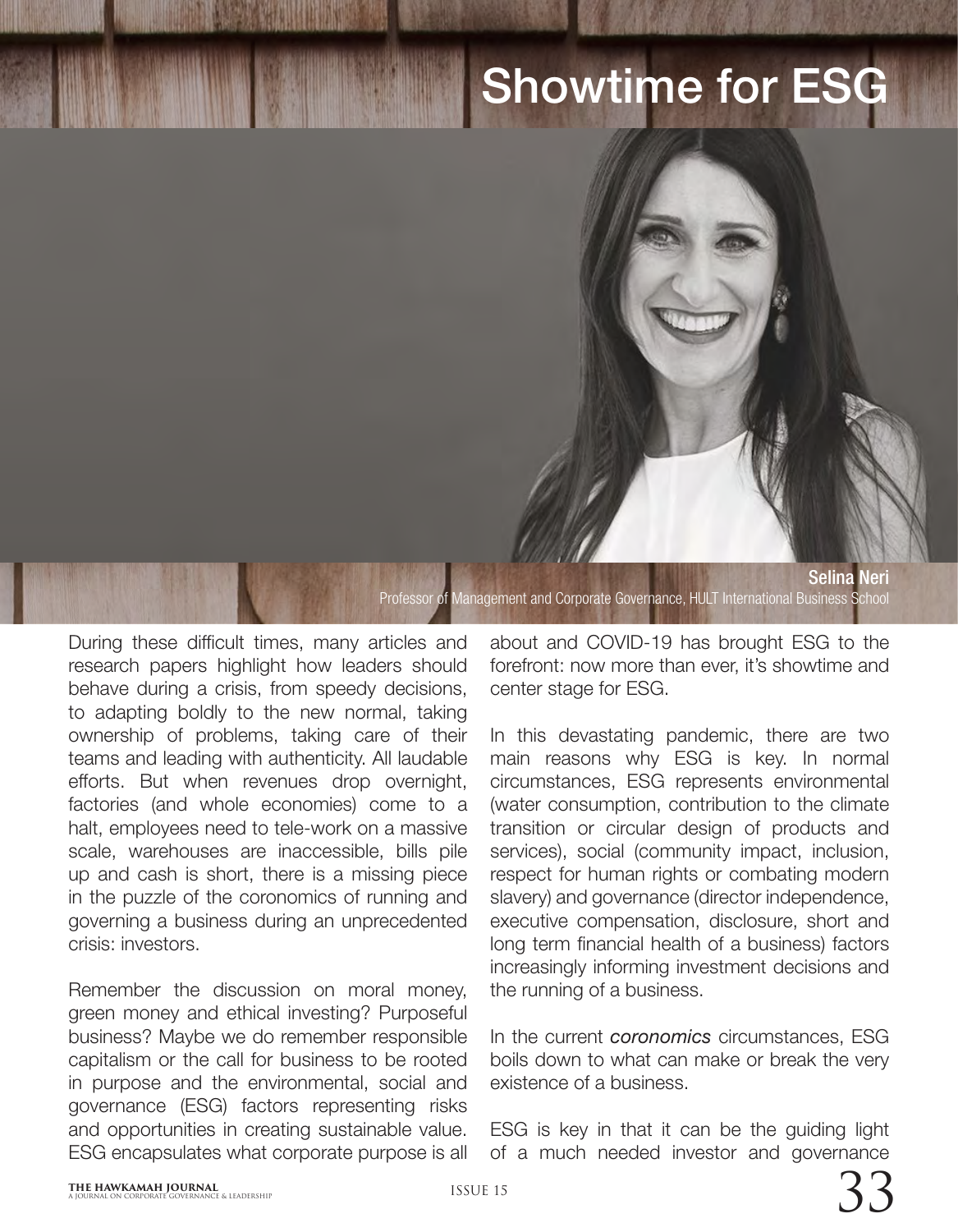behavior. COVID-19 has been called the acid test of responsible capitalism and the ESG test we have been waiting for. It is also showtime for ESG because now more than ever directors need their investors: they need to know capital providers are there by their side, they need to use the knowledge and financial power of investors to navigate this crisis. Directors of large and small companies need to reach out to their capital providers to calmly make evidencebased decisions that are needed today and that will inevitably have long-term consequences.

# Study on alignment between corporate purpose and investor stewardship

Between 2017-2019 I conducted a study among members of the boards of Swiss listed, blue chip corporations and their institutional investors. Entitled "Director Engagement with Corporate Purpose: The Contribution and Potential of Institutional Investors", the study discovered how directors engage with corporate purpose and how investor stewardship can support their engagement, as important steps for corporations to create value for society as well as investors. I interviewed and observed 'in action' board members (including chairs and vice-chairs) and C-level representatives of global investors, such as sovereign wealth funds (Europe and Asia), large index funds (USA), pension funds and asset managers (Europe). This study found that investors and directors of listed companies understand corporate purpose as sustainable value creation along financial, social and environmental dimensions, in the short and long term. Purpose is neither about moral obligations, nor about "doing good", rather it encapsulates how companies create sustainable value. The study shows how directors engage with purpose and with their shareholders, and the role investors can play in keeping directors engaged on value creation.

# What behaviors are needed on the part of investors?

Investors have the opportunity to show what it means to invest with purpose, to invest in companies (rather than in stocks), to be patient about the disruption in value creation that businesses face, but also to ask for executive pay cuts or voluntarily give up part of their pay, as Schroders and Amundi have respectively done in order to navigate this crisis. Investors can forego or agree to delay dividend payments, inject much needed liquidity in a business, help negotiate and extend credit lines.

Members of the board of directors now have an increased duty to reach out to their shareholders to discuss and agree the best course of action to navigate this crisis. Holding virtual AGMs is only one, formal, way to do so, giving investors the opportunity to raise questions formally and in real time. Most importantly, investors and directors can jump on virtual meetings to advise and lend a helping hand to their companies, becoming part of the solutions needed to survive 21st century challenges.

Investors have the right and duty to remain close to directors, who, in turn, must remain close to the business and its people. Investors and directors need to understand what is going on and figure out how they, their knowledge and network of connections, can be brought to bear to sustain the existence of their companies and respective eco-systems of employees, customers, suppliers, partners and communities. Investors can and must create a sense of calm for those governing and steering a business. In a world that is grappling with the short and long-term effects of COVID-19 (among other challenges), the consideration of ESG in investment and business decisions is vital, as ESG sits at the core of value creation.

Investor stewardship is about protecting and enhancing the value of the assets entrusted in one's care. When stewardship takes the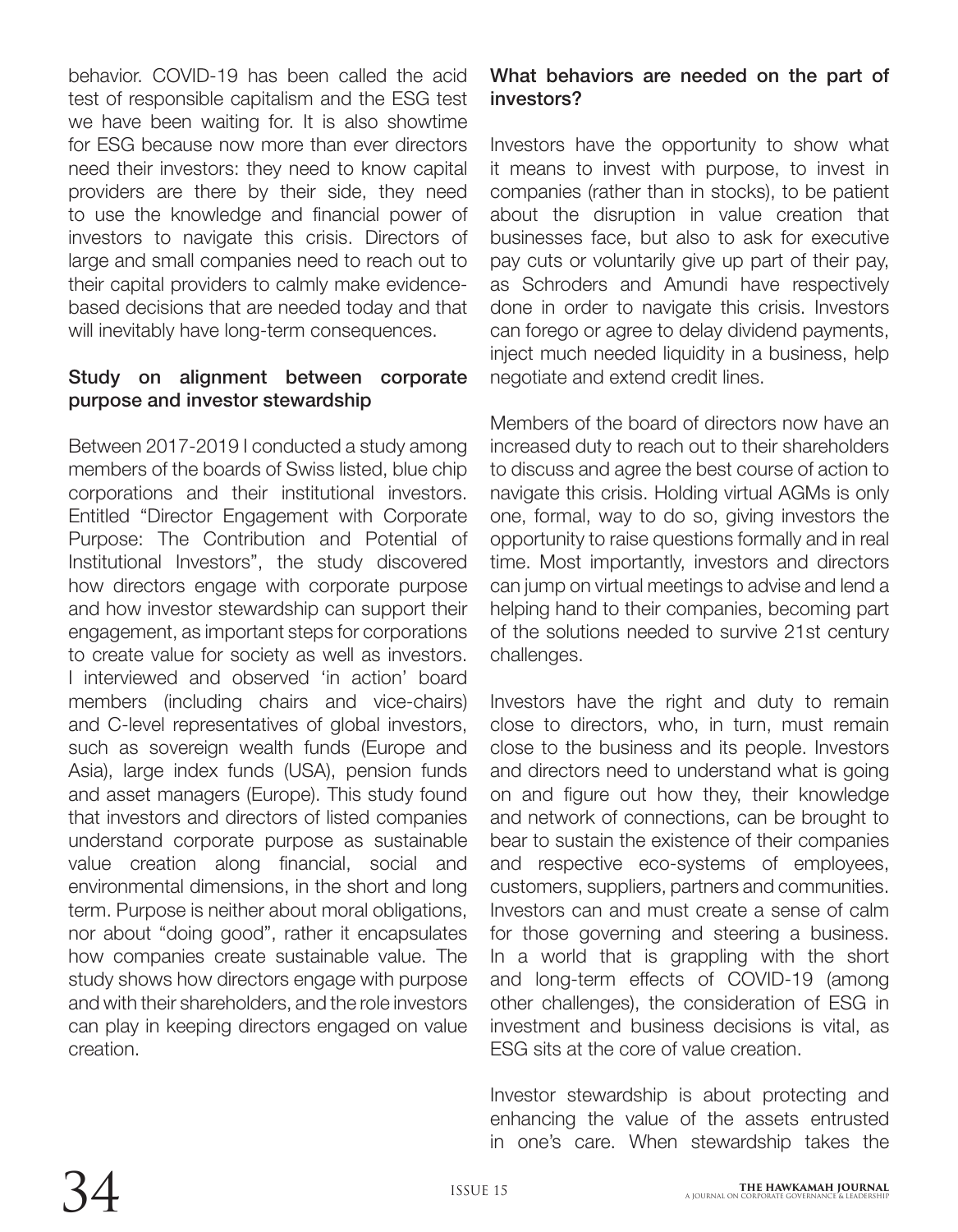form of "engagement" with boards, exercised around ESG topics, investors are able to demand directors' attention. Investors can do so if they "walk the talk" or do what they say, are knowledgeable about their companies (both through research and first-hand relationships), establish and nurture strategic relationships with directors (chairs and vice-chairs, in particular), and keep an investment time horizon aligned with corporate purpose.

Surprisingly, the study also shows that what matters more for engagement is the stewardship approach rather than just the size of the investor (assets under management) or of their investment (percentage of voting rights), and that smaller investors are able to demand attention from boards provided that they are deemed credible by the companies.

Credibility in the eyes of directors is paramount. To be credible, investors need to have senior individuals leading engagement efforts, show companies that they know the fundamentals of the business they are invested in and be open to advise, discuss, agree and learn. Investors need to limit the use of proxy advisors, making them one element of voting decisions, rather than the

element, as directors regard proxies as "box tickers", and tend to distance themselves from investors who solely rely on proxies.

### What behaviors are needed on the part of directors?

Concerning how directors can engage with investors, what type of directors engage is as important as how they engage. The study indicates that engaged directors are proactive and authentic, interested and concerned, passionate, energetic and committed to sustainable value creation. They are or want to become knowledgeable purpose and ESG factors, while ensuring that the company remains compliant with laws and regulations.

These directors have a down-to-earth mindset, a positive predisposition towards the unknown, see opportunities and risks in uncertainty, have a personal value system of respect for self and others, for the natural environment and of accountability for one's actions. They view investors as sources of capital who need to be attracted and retained, rather than shareholders who happen to acquire stocks.